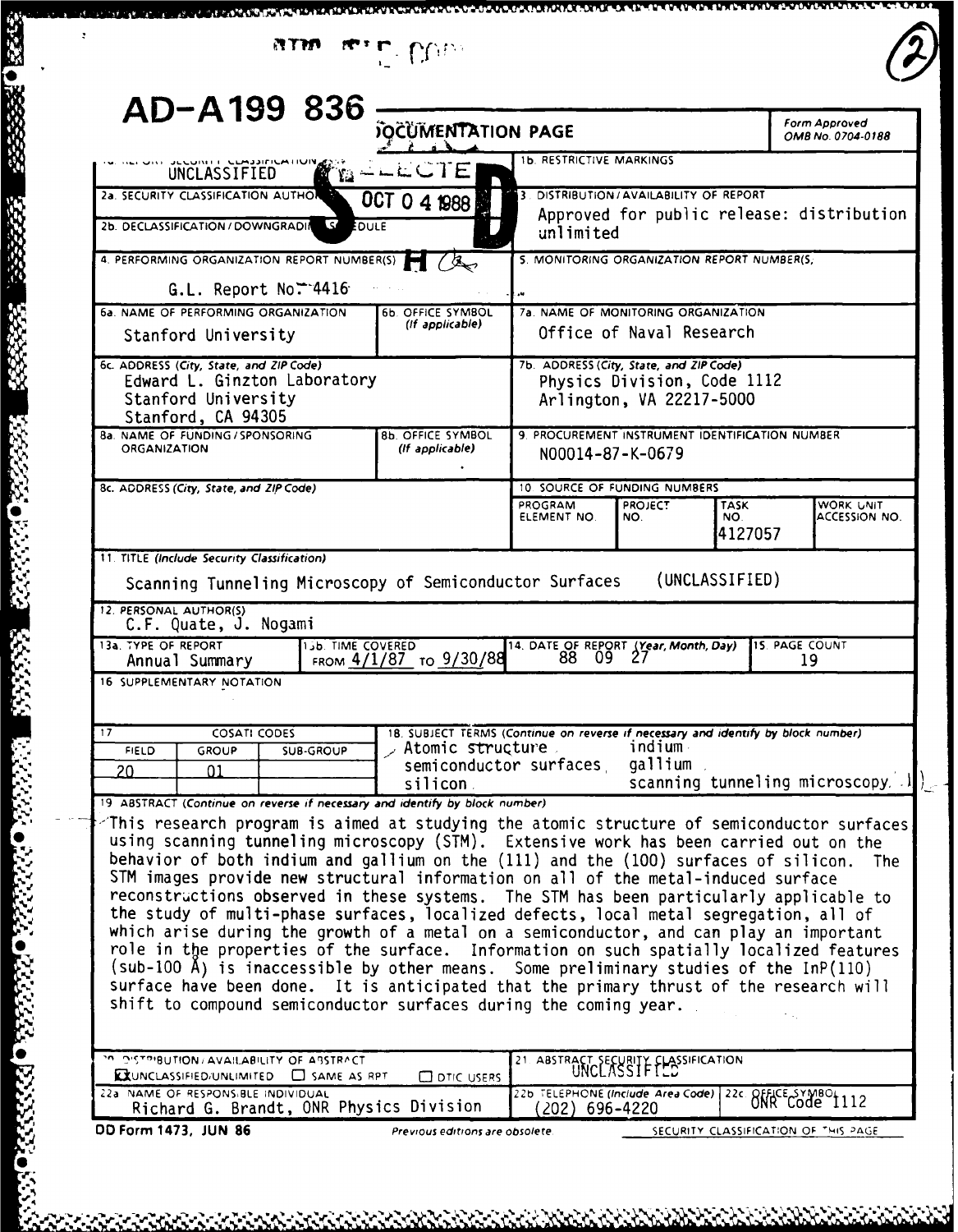# **SCANNING TUNNELING MICROSCOPY OF SEMICONDUCTOR SURFACES** SCANNING TUNNELING MIC<br>
OF SEMICONDUCTOR SUR<br>
Annual Summary Report<br>
April 1, 1987 - September 30,<br>
Office of Naval Research<br>
Contract No. N00014-87-K-0

Annual Summary Report

April 1, 1987 - September 30, 1988

Contract No. N00014-87-K-0679

Principal Investigator: C. F. Quate

September 1988

". G.L. Report No. 4416 Edward L. Ginzton Laboratory W.W. Hansen Laboratories of Physics Stanford University Stanford, CA 94305

A MARKA MARKA MARKA

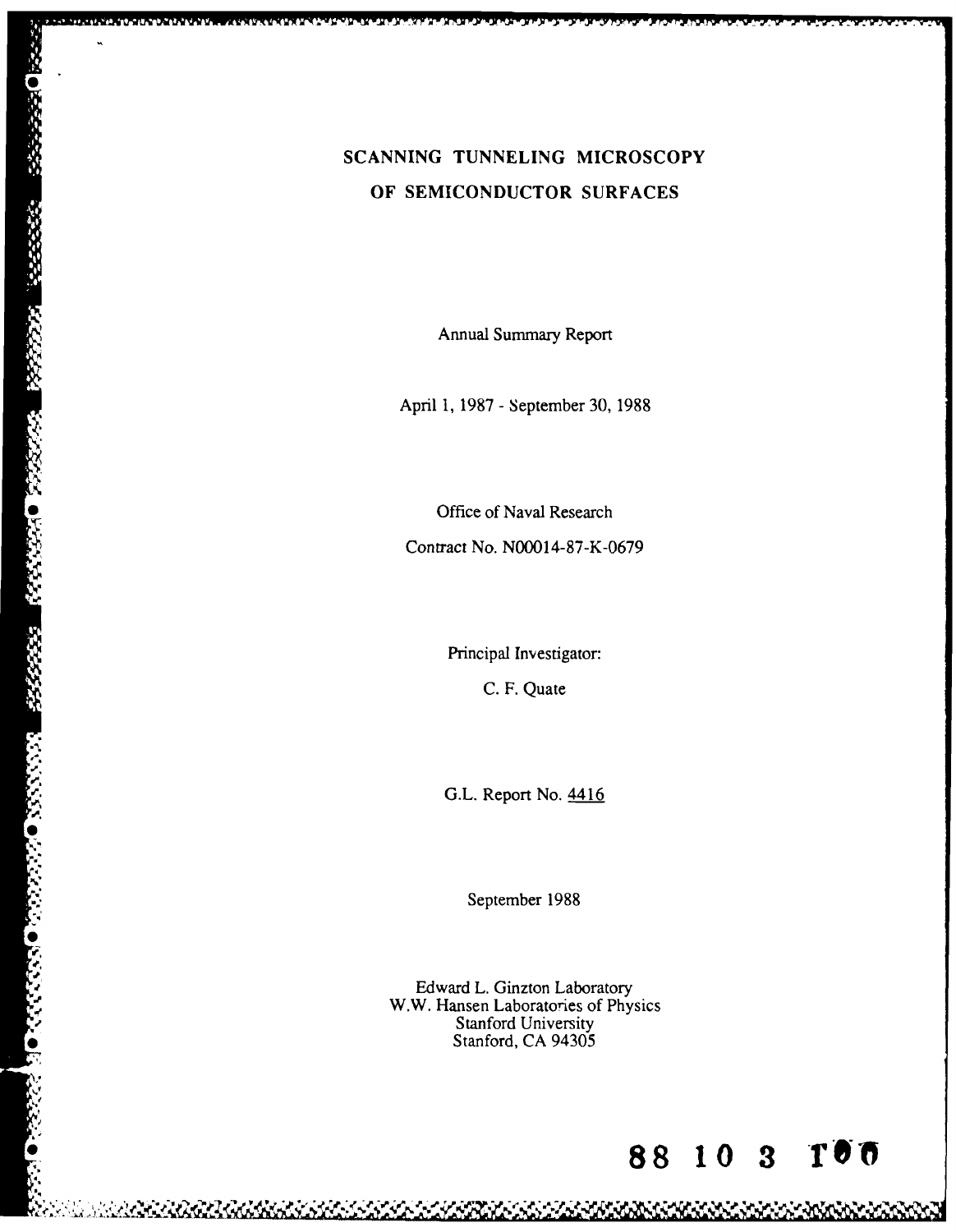# **SCANNING TUNNELING MICROSCOPY OF SEMICONDUCTOR SURFACES**

Annual Summary Report April **1, 1987 -** September **30, 1988**

### **Abstract**

This research progran is aimed at studying the atomic structure of semiconductor surfaces using scanning tunneling microscopy (STM). Extensive work has been carried out on the behavior of both indium and gallium on the (111) and the (100) surfaces of silicon. The STM images provide new structural information on all of the metal-induced surface reconstructions observed in these systems. The STM has been particularly applicable to the study of multi-phase surfaces, localized defects. local metal segregation, all of which arise during the growth of a metal on a semiconductor, and can play an important role in the properties of the surface. Information on such spatially localized features (sub-100Å) is inaccessible by other means. Some preliminary studies of the  $InP(110)$ surface have been done. It is anticipated that the primary thrust of the research will snift to compound semiconductor surfaces during the coming year.

|                        | Accession For                                                           |
|------------------------|-------------------------------------------------------------------------|
| DTIC<br>COPY<br>PECTED | NTIS 1<br><b>GRA&amp;I</b><br>DTIC TAB<br>Unstainunged<br>Justification |
|                        | Βv<br>Distribution/                                                     |
|                        | Availability Codes                                                      |
|                        | Avail and/or<br><b>Dist</b><br>Special                                  |
|                        |                                                                         |

2322.22

والمتحججج والشمتح والكحمان والداهدة

 $-1-$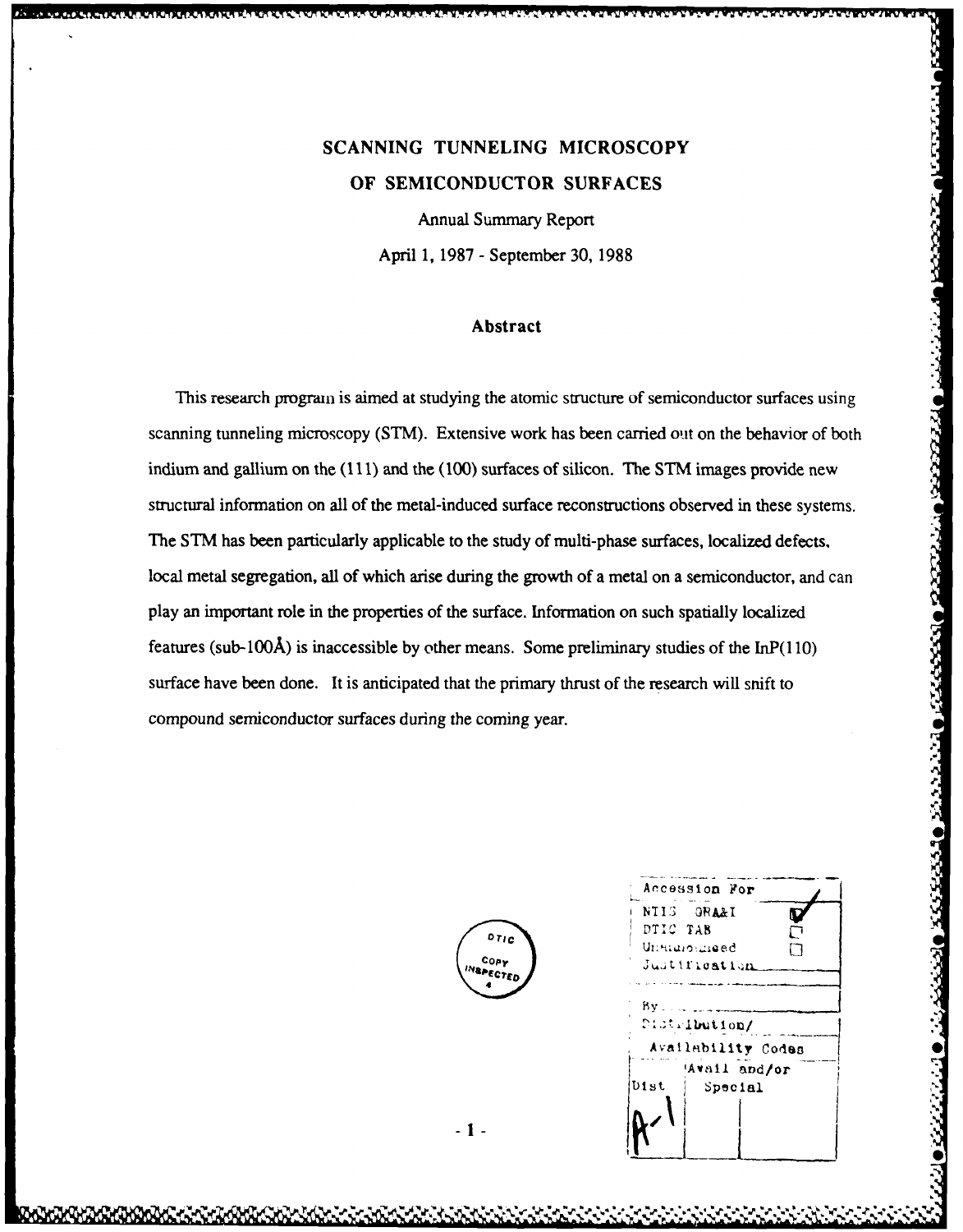The primary goal of this research program has been to use scanning tunneling microscopy (STM) to study the structure of semiconductor surfaces, with an emphasis placed on two different areas: the behavior of metals on semiconductors (mainly silicon), and the structure of compound semiconductor surfaces. Most of the work carried out during this year focused on the first area. We have imaged many new metal induced surface reconstructions of the  $Si(111)$  surface for the first time. For the great majority of these reconstructions, little or no prior structural information was available, and the STM images revealed enough of the general nature of each structure to constrain atomic models that could be proposed. Unfortunately, in the absence of detailed theoretical calculations, it was often impossible to determine the surface atomic structure explicitly. One very important exception, however, was the In (or Ga) induced  $\sqrt{3} \times \sqrt{3}$  structure where it was possible to identify the bonding site of the metal adatoms. This information confirmed a previously assumed structural model, making this particular phase the most completely understood surface reconstruction of a silicon surface. Comparison between the  $\sqrt{3} \times \sqrt{3}$  and the Si(111) 7×7 structure also provided some insight into the nature of the clean Si surface.

Before proceeding with a detailed description of the work on Si surfaces, it is appropriate to summarize briefly the progress to date on the study of compound semiconductor surfaces. We have some preliminary data on the cleaved InP(1 **10)** surface which is similar to the published data on GaAs( 110). Our eventual objective is to study the behavior of metals on the cleavage surfaces of both 111-V and Il-VI compound semiconductors. Recent theoretical work predicts different adsorption sites for different metals on GaAs(l 10). STM images of isolated metal atoms on the surface might be able to verify these models of adsorption. Other metals are known to be highly mobile at room temperature and to form clusters at even extremely low coverages. In these cases the STM offers the opportunity to study the behavior of very small clusters of adsorbates, and to see if the semiconductor surface between clusters is unperturbed by metal deposition. The study of adsorbed metals and detects induced on the surtace by metal adsorption will be of direct relevance to other work on the initial stages of Schottky barrier height formation.

k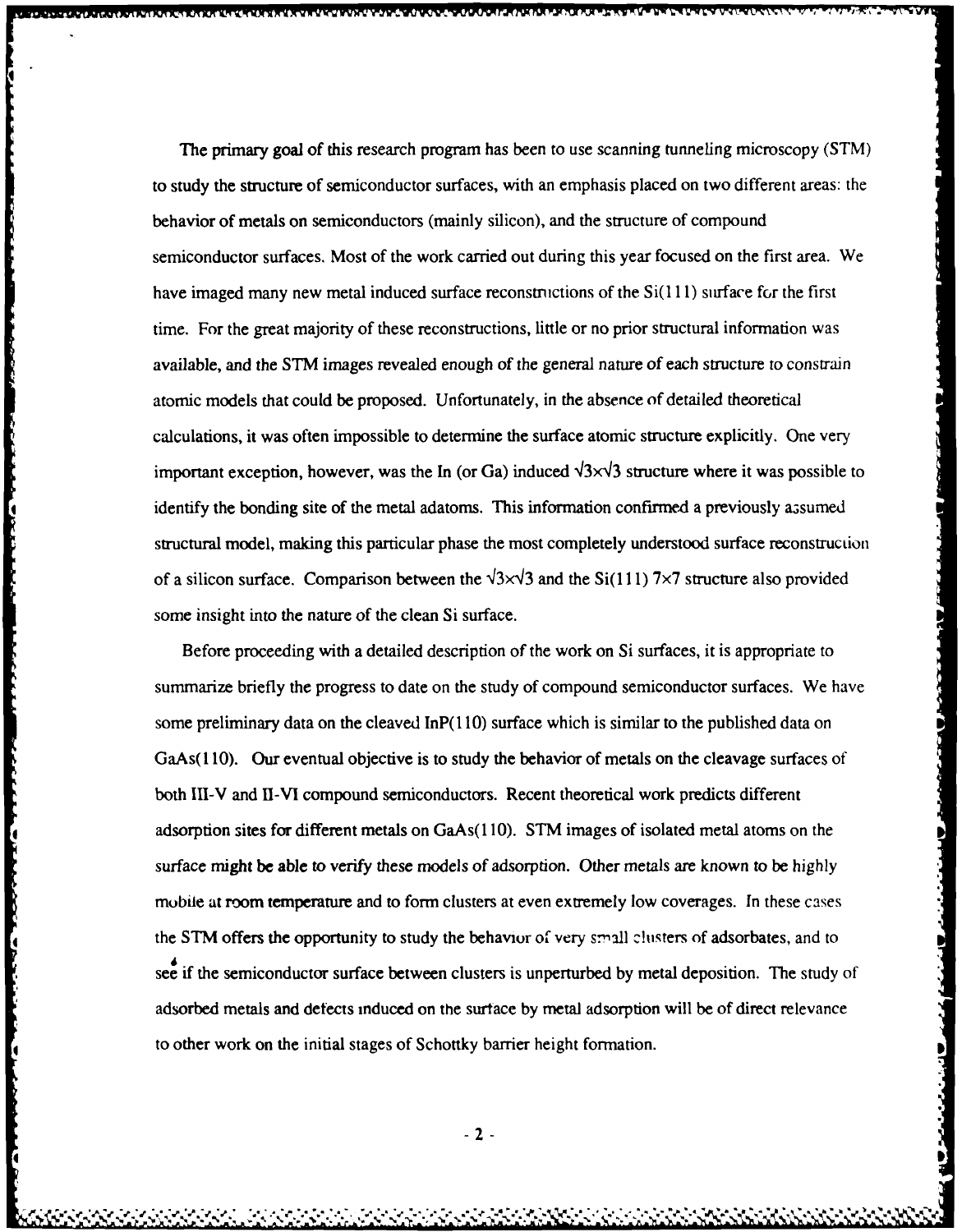Other enhancements to the STM/ vacuum system, such as a sample entry load lock, and revised software and hardware for spectroscopic measurements, will be necessary for much of this future work. When these preparations are complete about the end of this calendar year, we anticipate shifting the bulk of the experimental effort from Si to the compound semiconductors. Studies of Metal Induced Reconstructions of the Silicon Surface

Most of the work on metals on Si has focussed on group III metals (In,Ga). These metals are notable for inducing different surface reconstructions depending on the density of the metal on the surface. Initial work on the In/Si(111) system reported the structure of two of these phases.[1] This work has now been extended to a wider coverage range, and three new phases have been detected.[2,3,4] A similar survey of the Ga/Si(111) system has now been carried out.[5,6] Preliminary work on the  $Sn/Si(111)$  has also shown promising results. Finally, this work is being extended to the Si(100) surface.[7] The focus of the studies has now shifted away from the structure of perfect ordered surfaces to the study of multi-phase surfaces, phase boundaries, localized defects, local metal segregation. In particular, as this work is extended to the Si(100) surface, it is hoped that the results will provide insight into the nucleation and initial stages of thin-film growth in systems such as GaAs on Si(100).

Specific scientific results are summarized as follows:

# 1) Behavior of In on the Si(111)7x7 Surface

**Continued in the continued of the continued of the continued of the continued of the continued of the continued of the continued of the continued of the continued of the continued of the continued of the continued of the** 

For the indium/silicon(111) system, we have now identified five different surface reconstructions in the range of coverages below one monolayer (ML): adatom replacement in the native Si 7×7 pattern at less than 0.1 ML, the  $\sqrt{3} \times \sqrt{3}$  structure at 0.3 ML, the  $\sqrt{31} \times \sqrt{31}$  at 0.6 ML, and two phases,  $4 \times 1$  and  $c2 \times 4$ , coexisting between 0.75 and 1 ML. The behavior at low coverage is of particular interest since the bonding arrangement of the In adatoms in either the 7×7 or the  $\sqrt{3}$  structures is directly identified in the STM images. As mentioned previously, the determination of the metal atom bonding site in the  $\sqrt{3}\times\sqrt{3}$  arrangement makes this the 7irst metal induced reconstruction to have a detailed atomic structural model that is understood on both an  $\alpha$  experimental and theoretical basis. The In atoms lie on the threefold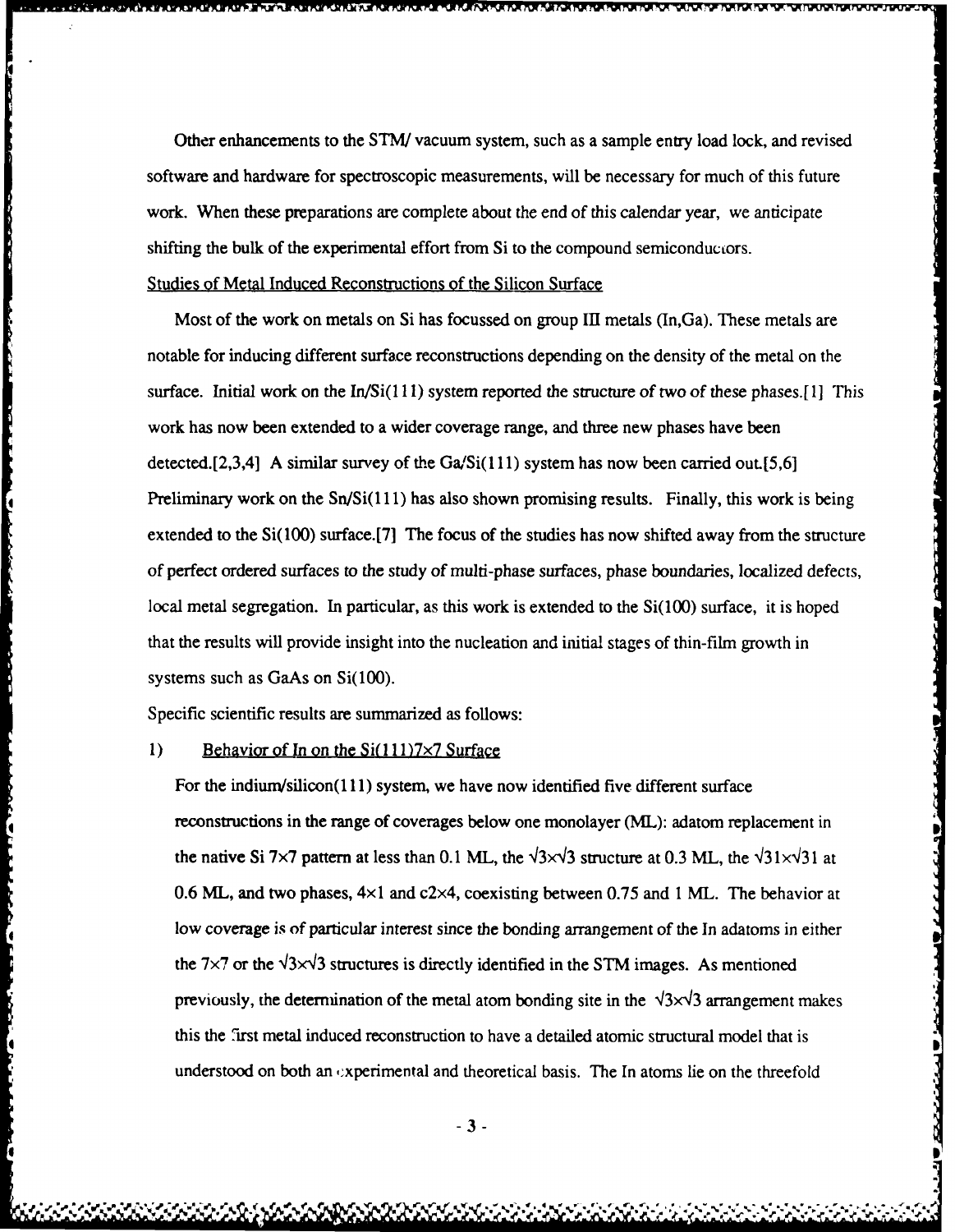sites above second layer Si atoms, a location referred to as T4 in recent literature. This result confirms a theoretical prediction that this is the lowest energy site for a group-IfI metal adatom in the  $\sqrt{3} \times \sqrt{3}$  arrangement. We have also identified the same structure for the Ga/Si, and expect the same behavior in the Al/Si system studied **by** *Hamers et al.* at IBM.

Some of these results were reported at the 15th Conference on the Physics and Chemistry of Semiconductor Interfaces (PCSI-15) at Asilomar Ca, in February 1988.

#### 2) Ga Induced Reconstructions of Si(111)

**THORRES REPORT AND SAVE DESCRIPTION** 

**DESCRIPTION CONTROLS INTERFERENCES** 

The STM images show that up to 0.7 ML coverage, there are two new surface phases that occur. At low coverage, the behavior of Ga is identical to In, with Ga adatom replacement in the native 7×7 structure. The first new phase is at 1/3 ML which is the  $\sqrt{3} \times \sqrt{3}$  reconstruction. The STM images confirm the same structure and metal bonding site as in  $In/Si(111)$ . At higher coverage, a new incommensurate phase is seen which corresponds to a 6.3 x 6.3 RHEED pattern reported in the literature. This high coverage phase consists of well-ordered triangular subunits arranged in a quasi-periodic manner across the surface. The structure within the subunits appears to be lxl, in registry in the bulk Si lattice positions. This is the first observation of an incommensurate surface reconstruction in any of the systems that we have studied. These images may provide some insight into the general nature of incommensurate surface phases that have been seen in other metal/Si systems. The only other analogous structure that has been seen by STM is the Cu/Si(111) 5x5 which has been reported very recently by IBM.

These results were reported at the 3rd International Conference on Scanning Tunneling Microscopy at Oxford England, in July 1988.

3) Behavior of Sub-monolayers of Sn on Si(111)

The structure of different reconstructions of tin on  $Si(111)$  has been studied. Tin  $(Sn)$  is of interest because it has been shown to grow with some degree of epitaxy on both Ge and Si substrates. Since Sn is just below Si and Ge in the periodic table, it might be expected that the surface reconstructions induced by Sn on Si might be very similar to those of clean Si or Ge. It has been demonstrated that a "normal"  $7\times7$  structure can exist on Sn/Ge alloys. However,

-4-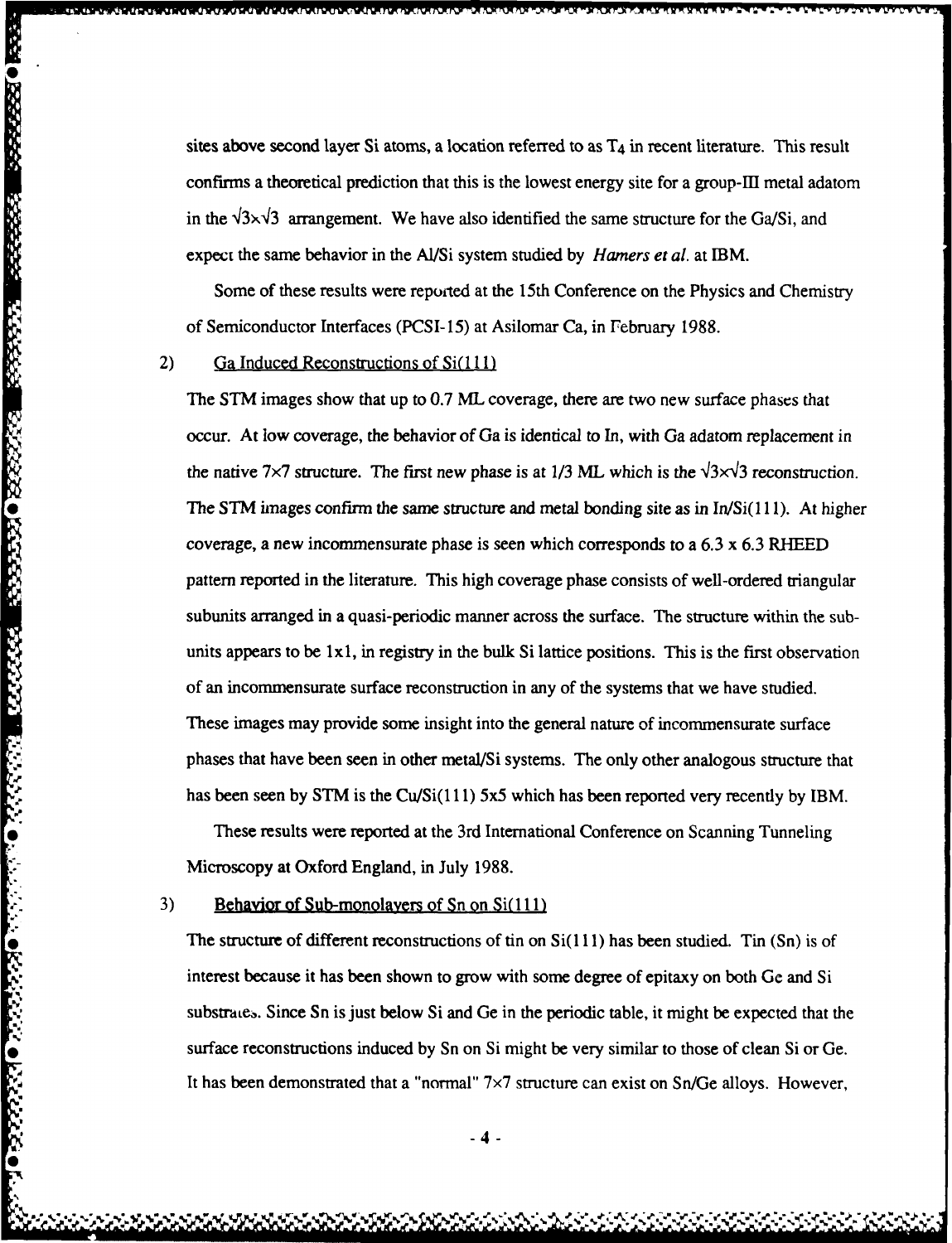we find that deposition of Sn on Si produces new structures that are not seen on bare Si. For less than a monolayer **(ML)** of Sn, three different reconstructions are seen with  $7 \times 7$ ,  $\sqrt{3} \times \sqrt{3}$ , and  $2\sqrt{3}\times2\sqrt{3}$  periodicities. The 7 $\times$ 7 structure has the same unit cell as that of the clean surface but there is obvious disruption of the adatom structure. The  $\sqrt{3} \times \sqrt{3}$  phase is a 1/3 ML array of adatoms similar to that of Al, Ga, or In on  $Si(111)$ . The registration of adatoms at  $7\times7$  /  $\sqrt{3} \times \sqrt{3}$  phase boundaries indicates that the adatoms in the  $\sqrt{3} \times \sqrt{3}$  structure lie in the threefold sites above second layer Si atoms. The  $2\sqrt{3}\times2\sqrt{3}$  structure is shown to be two-fold symmetric with the three orientations on the surface giving the threefold symmetry apparent in the LEED pattern. All three surface phases are shown to coexist above 0.3 ML. Adatom trimers are seen on some  $7\times7$  unit cells, suggesting a new structure that may be a prelude to the formation of the  $\sqrt{3} \times \sqrt{3}$  phase.

# **0** 4) Ga on Si(100)

44444400000

**PROGRESS CONSIDERATION** 

We have now discovered appropriate surface cleaning procedures for  $Si(001)$ , and we have proceeded to extend our work on metal induced reconstructions to this new substrate surface. The first results concern the Ga/Si(001) system. This system is of particular interest because of the relevance to heteroepitaxial growth of GaAs on Si(001). Although most GaAs growth starts with a surface terminated by As rather than Ga, it has been shown that the behavior of Ga on the surface is crucial in the nucleation of growth on the surface. In addition it has been demonstrated that a Ga predeposition procedure can influence GaAs island size distribution in thin, discontinuous GaAs films. Control of the initial stages of growth is important because GaAs film and have a strong effect on its bulk properties.

Source is otienal at also interested on or governous that station is that social demonstrated that a Ga predeposition procedure can influence GaAs island size distribution in thin, discontinuous GaAs films, Control of the The initial results on this system focus on low metal coverages where the effects of the substrate surface are strongest, and the nucleation of growth can be studied in some detail. The Ga atoms are much more mobile than on the  $Si(111)$  surface under the same conditions. At low metal density (0.07 ML), the Ga atoms have a strong tendency to order in rows on the surface, parallel to the Si dimerization direction. As a result, areas covered by Ga are strongly

*-5-*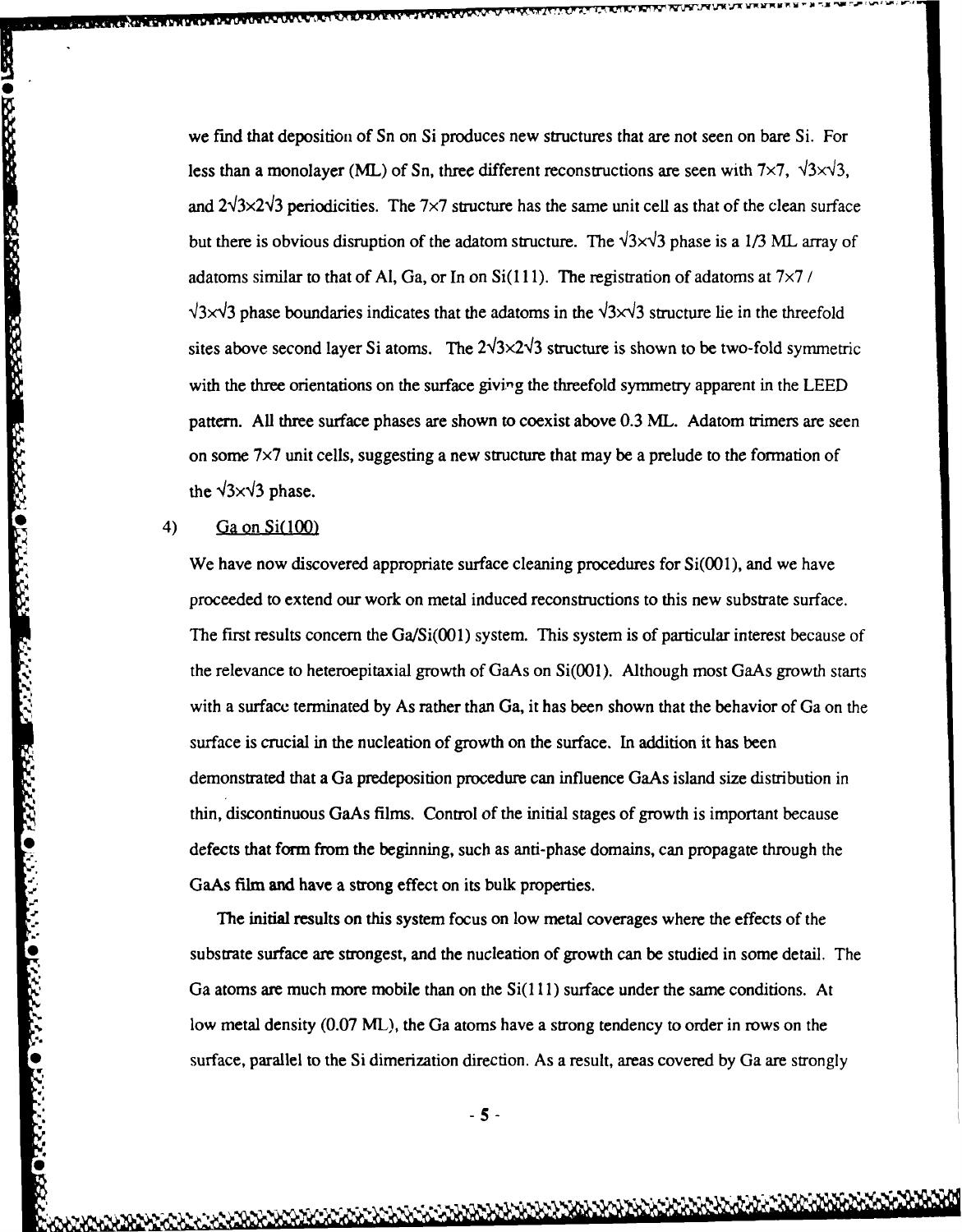elongated in <110> type directions. As the metal density is increased, these rows form local areas of  $3\times2$  order. Where a step is present, metal growth tends to nucleate on the lower terrace edge, but is not necessarily confined to areas near the step. The steps do not appear to affect strongly the one-dimensional character of the growth.

## Instrumental Development

arang araw ang mangalang araw ang mangalang araw ang pang

Instrumental development has followed two tracks. The first has been to enhance the sample handling and preparation facilities of the existing system. The second has been to develop a new STM stage, based extensively on the current design with the additional capability of switching tunneling tips in vacuum.

We have added the capability of cleaving single crystals to our **STM** vacuum chamber system. The cleaver has been used in a preliminary experiment on the cleaved surface of InP. The further addition to the chamber of a fast sample entry load lock is anticipated this fall. This will allow the introduction of samples that cannot be baked during the initial pumpdown of the vacuum system. Such samples could include As-capped MBE grown GaAs wafers, and various Hg, Cd and Zncontaining II-VI semiconductors. We will also be revising both hardware and software to enable the taking of localized I-V curves over the surface which will be important in studying localized defects or metal clusters on the surface.

We have almost completed the construction of the second generation microscope. The major advantage of the new design is the capability of switching tunneling tips without breaking vacuum. This addresses the major bottleneck in our current STM experiments which has been the limited lifetime of the tip. Until this new instrument is on line, changing the tip will always involve venting the vacuum system, which then implies a three day turnaround period in order to recover ultra-high vacuum conditions. Up to eight tips are stored at a time in the STM flange itself, and are readily transferrable to the PZT scanner *in vacuo.* It will also be possible to transfer tips to the microscope from outside the chamber via a fast sample entry load lock, and to hold the tips in the existing sample manipulator in order to evaluate tip cleaning procedures in vacuum, safely away from the STM stage itself. Other changes have been made to simplify the operation and maintenance of the instrument,

**-6-**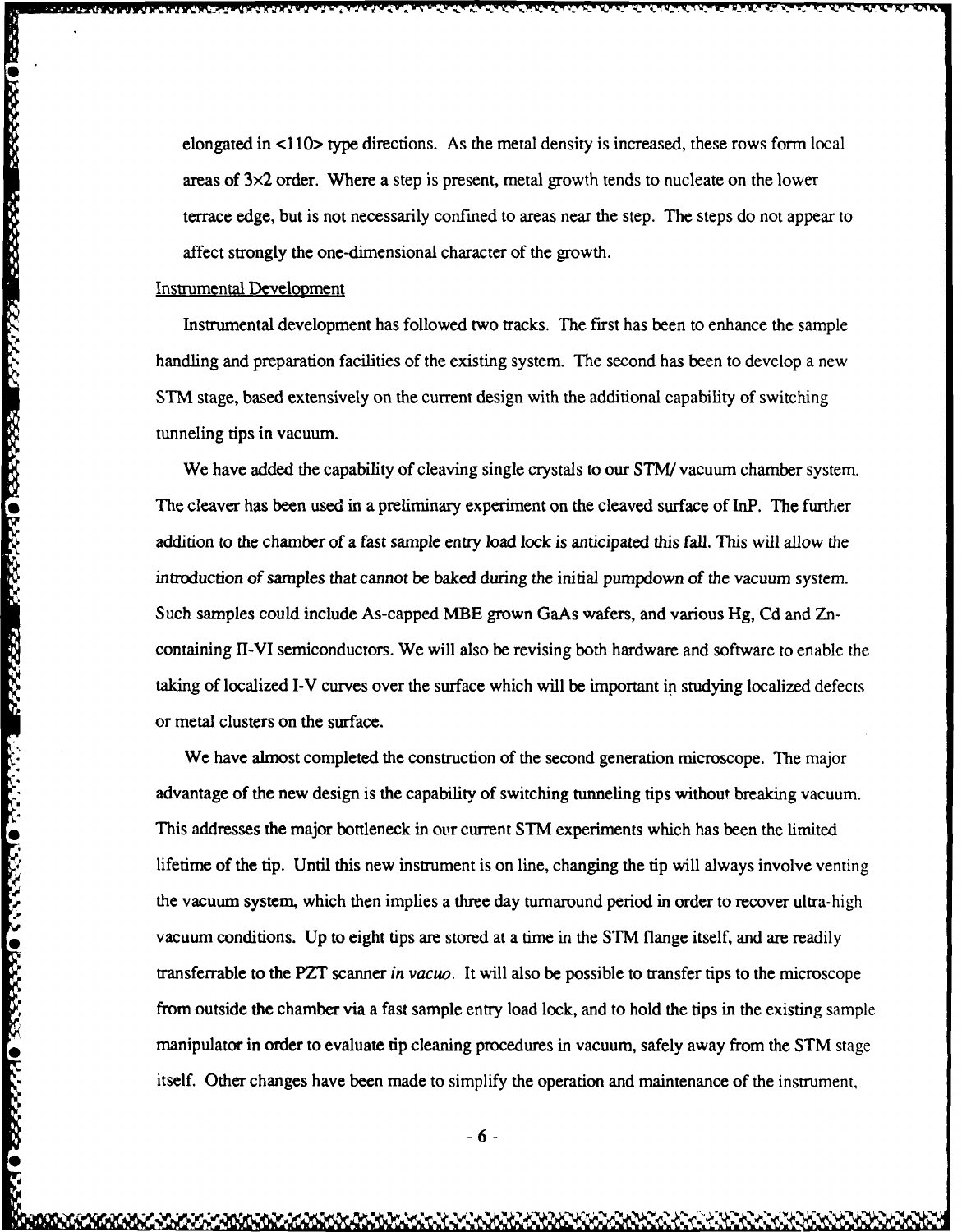but the basic configuration is not changed from the current proven design. It is anticipated that this new STM will be in operation by the end of this calendar year

# **References**

**0**

- **[1]** "Indium-induced reconstructions of the Si(1 11) surface studied by scanning tunneling microscopy," J. Nogami, Sang-il Park, and C.F. Quate, Phys. Rev. B **36,** 6221-6224 **(1988)**
- [21 "Scanning Tunneling Microscopy: Instrument design and application in air and vacuum," Sang-il Park, J. Nogami, and C.F. Quate, *Proceedings of the SPIE* volume 897, 8-15 (1988)
- [3] "Structure of the  $4\times1$  and  $\sqrt{7}\times\sqrt{3}$  surface reconstructions of In on Si(111) studied by scanning tunneling microscopy," Sang-il Park, J. Nogami, and C.F.Quate, (submitted for publication)
- [4] "Behavior of Indium on the Si(111)7×7 Surface at Low Metal Coverage," J. Nogami, Sang-il Park, and C.F. Quate, J. Vac. Sci. Technol. B 6(4), 1479-1482 (1988)
- [5]  $\text{A}_n$  STM Study of the Gallium Induced  $\sqrt{3} \times \sqrt{3}$  Reconstruction of Si(111)," J. Nogami, Sang-il Park, and C.F. Quate, Surf. Sci. **203,** L631-L636 (1988)
- [6] "Metal induced reconstructions of the silicon (111) surface," Sang-il Park, J. Nogami, and C.F. Quate, *Proceedings of the 3rd Int. Conf. on STM, Oxford '88*
- [7] "Behavior of Ga on Si(100) as Studied by Scanning Tunneling Microscopy," J. Nogami, Sang-il Park, and C.F. Quate, (submitted for publication)

Other Publications:

[8] "Chemical Dependence of the multiple-tip effect in scanning tunneling microscopy," Sang-il Park, J. Nogami, H.A. Mizes, and C.F. Quate, Phys. Rev. B (in press)

Attached is our Publications/Patents/Presentations/Honors Report for 1 October 1987 through 30 September, 1988.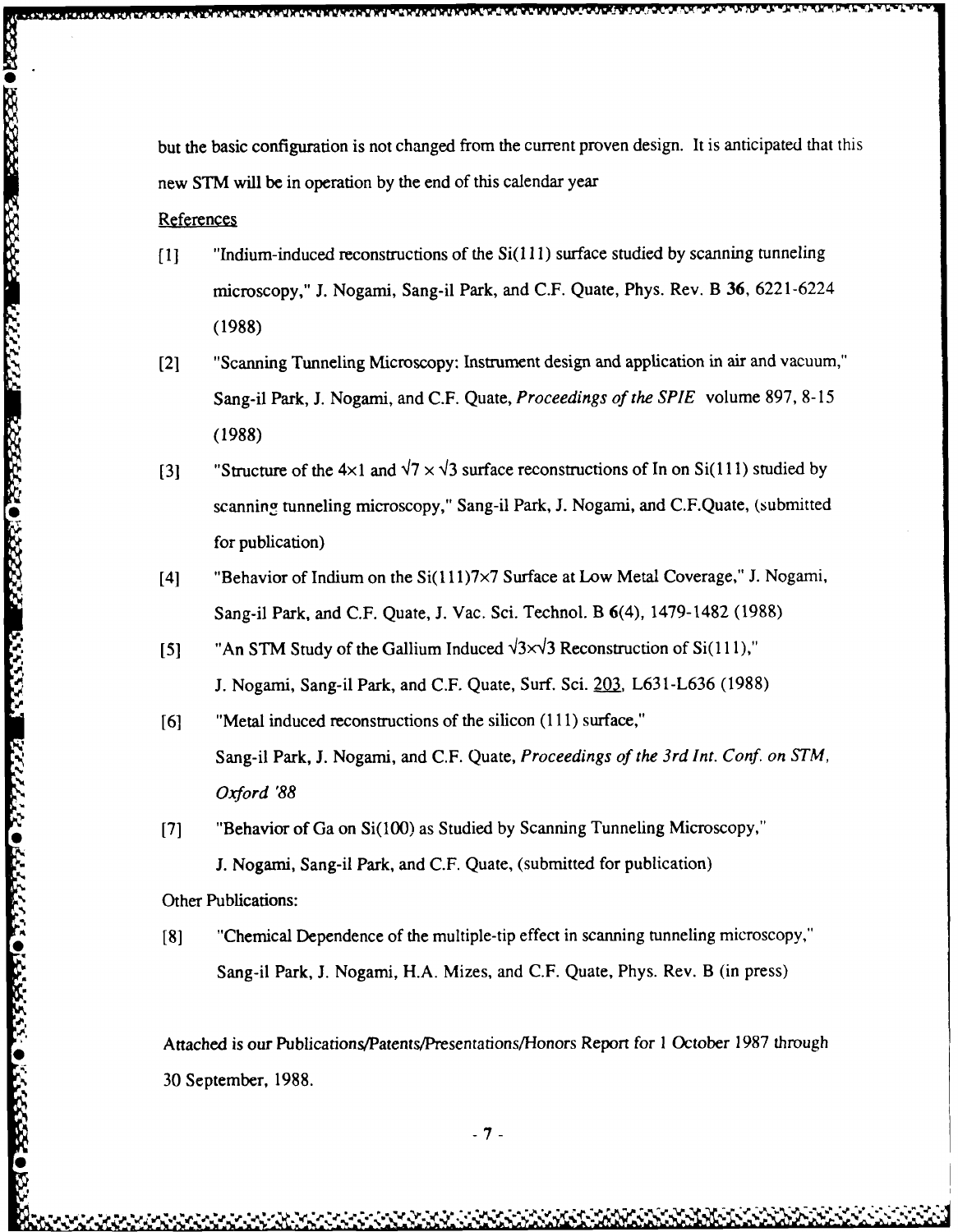#### OFFICE OF NAVAL RESEARCH

PUBLICATIONS */* PATENTS / FRESENTATIONS **/** HONORS REPORT

FOR

**I** OCTOBER 19 87 through 30 SEPTEmBER 1988

CONTRACT N00014 - 87-K-0679

R&T NO. 4127057

**0**

TITLE OF CONTRACT: Scanning Tunneling Microscopy of Semiconductor Surfaces

NAME(S) OF PRINCIPAL INVESTIGATOR(S)  $C. F. Quate$ 

NAME OF ORGANIZATION: Stanford University

Edward L-Ginzton Laboratory<br>Stanford Un/versity<br>Stanford, CA 94305

Reproduction in whole, or in part, is permitted for any purpose of the United States Government.

This document has been approved for public release and sale; its distribution is unlimited.

Page **1** of Enclosure (3)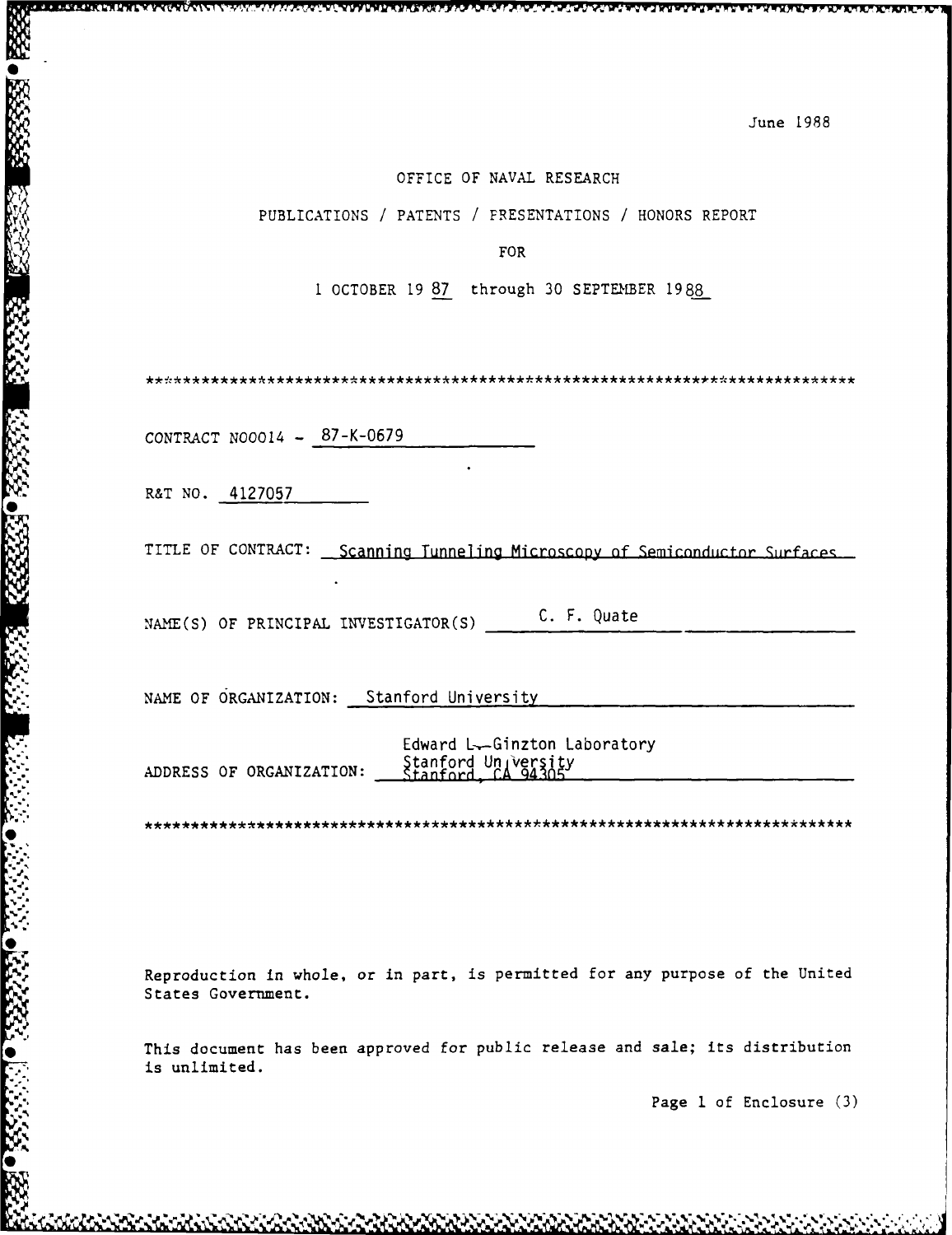#### PAPERS SUBMITTED TO REFEREED JOURNALS (Not yet published)

"Characterization of Gold Surfaces for Use as Substrates in Scanning Tunneling Microscopy Studies" R. Emch, **J.** Nogami, A.M. Dovek, C.A. Lang & C.F. Quate G.L. Report No. 4361 (April 1988, revised August 1988)

Submitted to Journal of Applied Physics Partially supported by the Defense Advanced Research Projects Agency

"Behavior of G<sup>-</sup> on Si(100) as Studied by Scanning Tunneling Microscopy" **J.** Nogami, Sang-il Park & C.F. Quate G.L. Report No. 4383 (July 1988) Submitted to Applied Physics Letters Partially supported by the Defense Advanced Research Projects Agency

"Metal Induced Reconstructions of the Silicon **(111)** Surface" Sang-il Park, J. Nogami & C.F. Quate G.L. Report No. 4391 (July 1988) To be published in the Jourral of Microscopy Partially supported by the Defense Advanced Research Projects Agency and the Joint Services Electronics Program

**EEE ORGERSER EN ANDER DE SERVERE DE SERVERE DE SERVERE DE SERVERE DE SERVERE DE SERVERE DE SERVERE DE SERVERE D** 

"Characterization and Local Modification of Atomically Flat Gold-Surfaces by STM" R. Emch, J. Nogami, M.M. Dovek, C.A. Lang & C.F. Quate G.L. Report No. 4424 (September 1988) To be published in the Journal of Microscopy Partially supported by the Defense Advanced Research Projects Agency

**Page 2 of Enclosure (3)**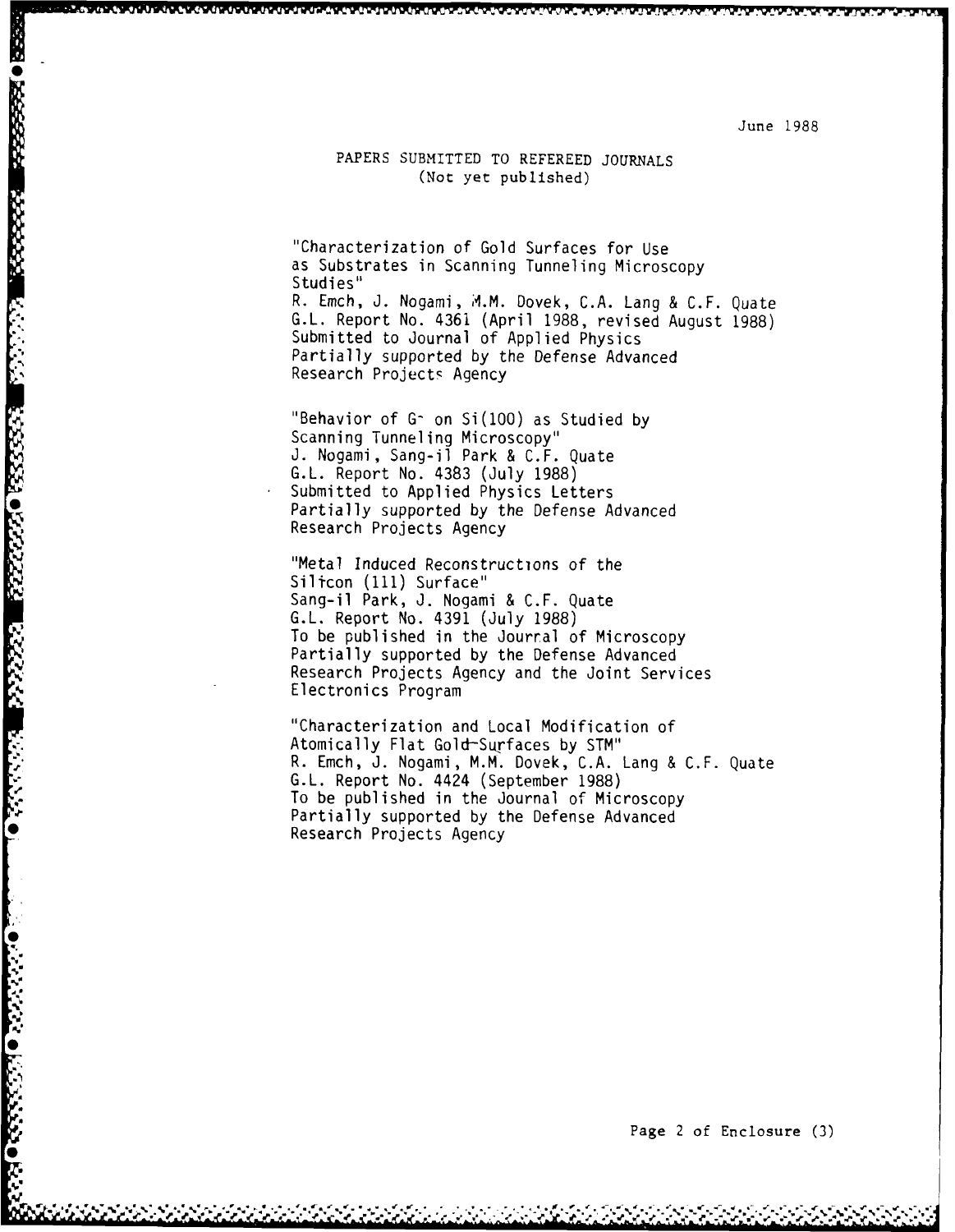# PAPERS PUBLISHED IN REFEREED **JOURNALS**

"Behavior of Indium on the Si(111)7x7 Surface at Low-Metal Coverage" **J.** Nogami, Sang-il Park **& C.F.** Quate **J.** Vac. Sci. Technol. B, 6(4), 1479 (Jul/Aug **1988)**

"An STM Study of the Gallium Induced  $\sqrt{3}x\sqrt{3}$ Reconstruction of Si(111)" **J.** Noqami, Sang-il Park **& C.F.** Quate Surface Science, **203, L631 (1988)**

**I**

**4**

 $\left| \right|$ 

**Contract Contract Contract Contract Contract Contract Contract Contract Contract Contract Contract Contract Contract Contract Contract Contract Contract Contract Contract Contract Contract Contract Contract Contract Contr**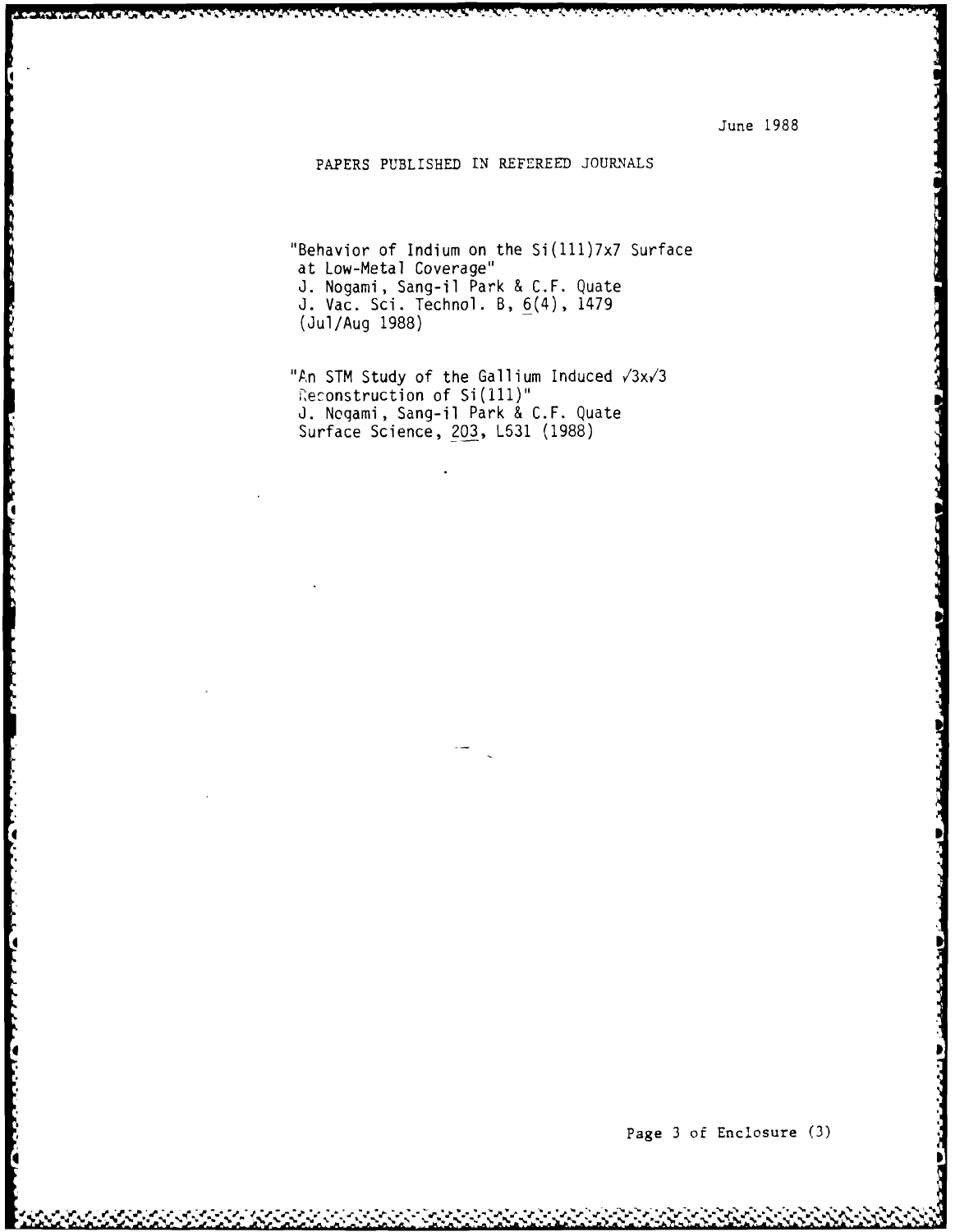# PAPERS PUBLISHED IN NON-REFEREED **JOURNALS**

**NONE**

**p.**

1999 - 1999 - 1999 - 1999 - 1999 - 1999 - 1999 - 1999 - 1999 - 1999 - 1999 - 1999 - 1999 - 1999 - 19

2333330 2332722

**S**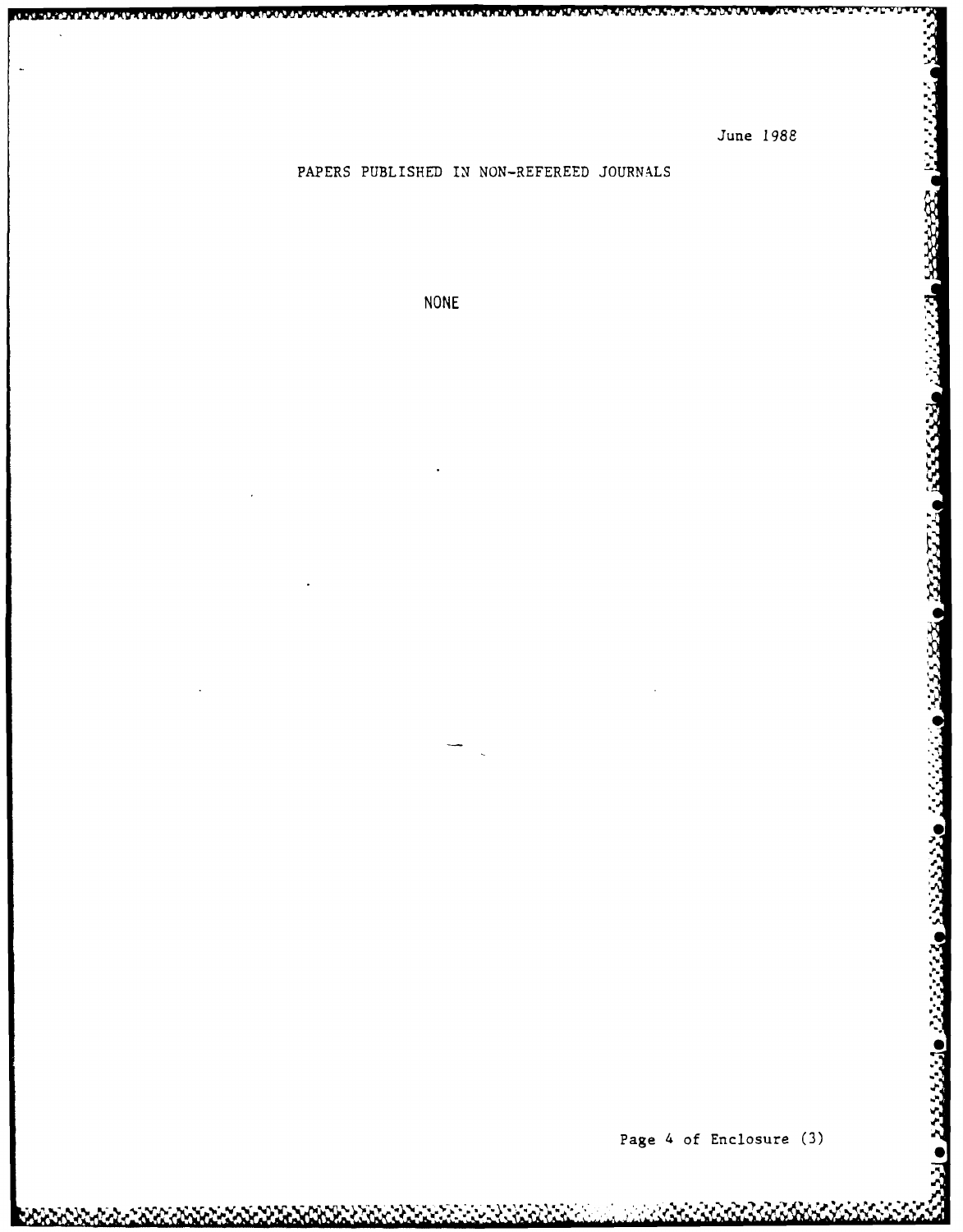# **TECHNICAL** REPORTS PUBLISHED

CALICA DE COM A GALICA

14. PERSONA

<u>i sakiran na mutu da</u>

**PRACTA IN SERVICE IN THE CAST OF A REAL PROPERTY OF A REAL PROPERTY** 

**BECALL AND** 

**OF LEAST OF LEAST OF LEAST OF** 

Ń,

**NONE**

Page **5** of Enclosure **(3)**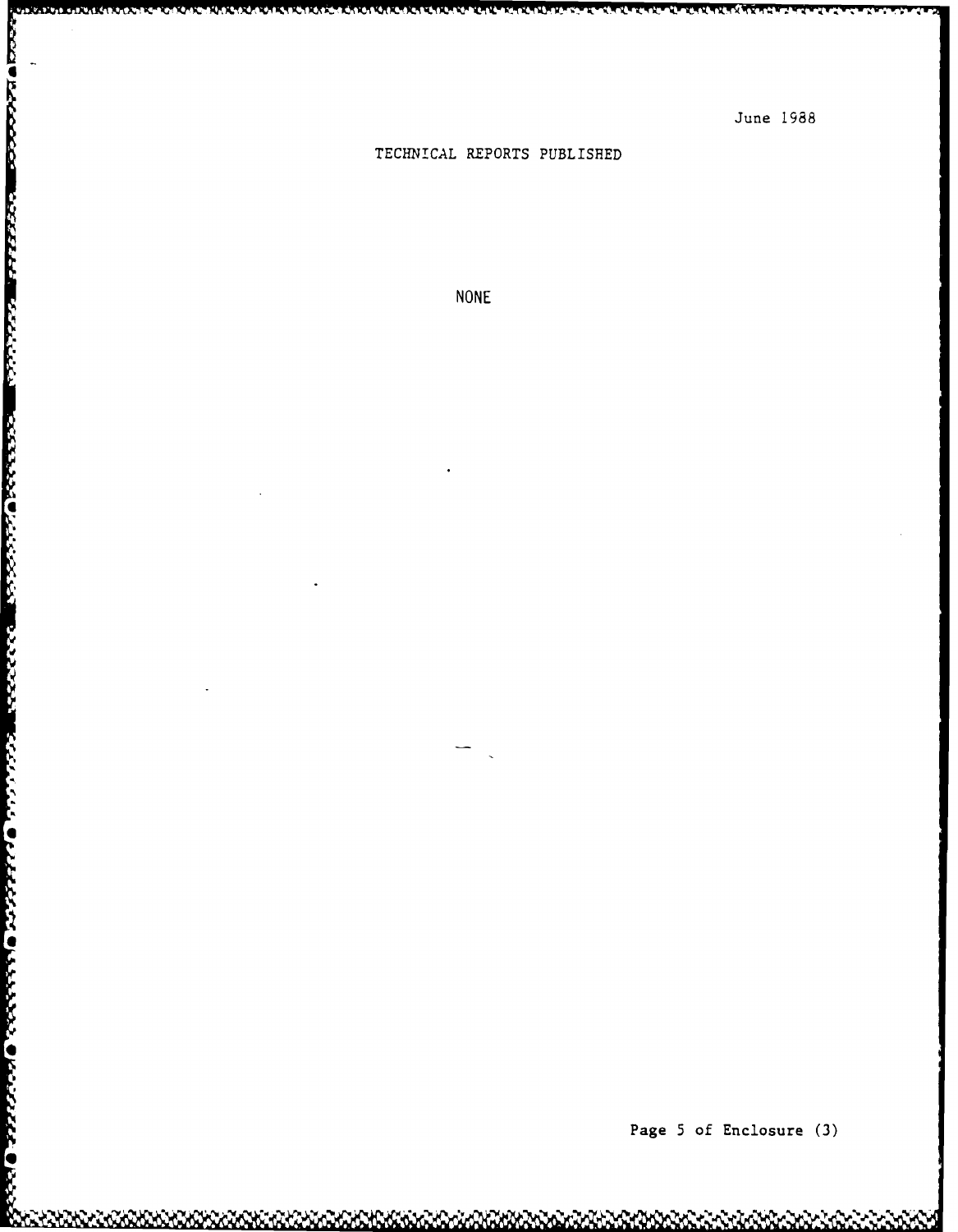## BOOKS **(AND** SECTIONS THEREOF) SUBMITTED FOR PUBLICATION

**NONE**

**FUNKNUMUMINU** 

# BOOKS **(AND** SECTIONS THEREOF) PUBLISHED

**NONE**

**022220 022222** 

Ķ  $\bullet$ 

ES S

W

888888

\* Page **6** of Enclosure **(3)**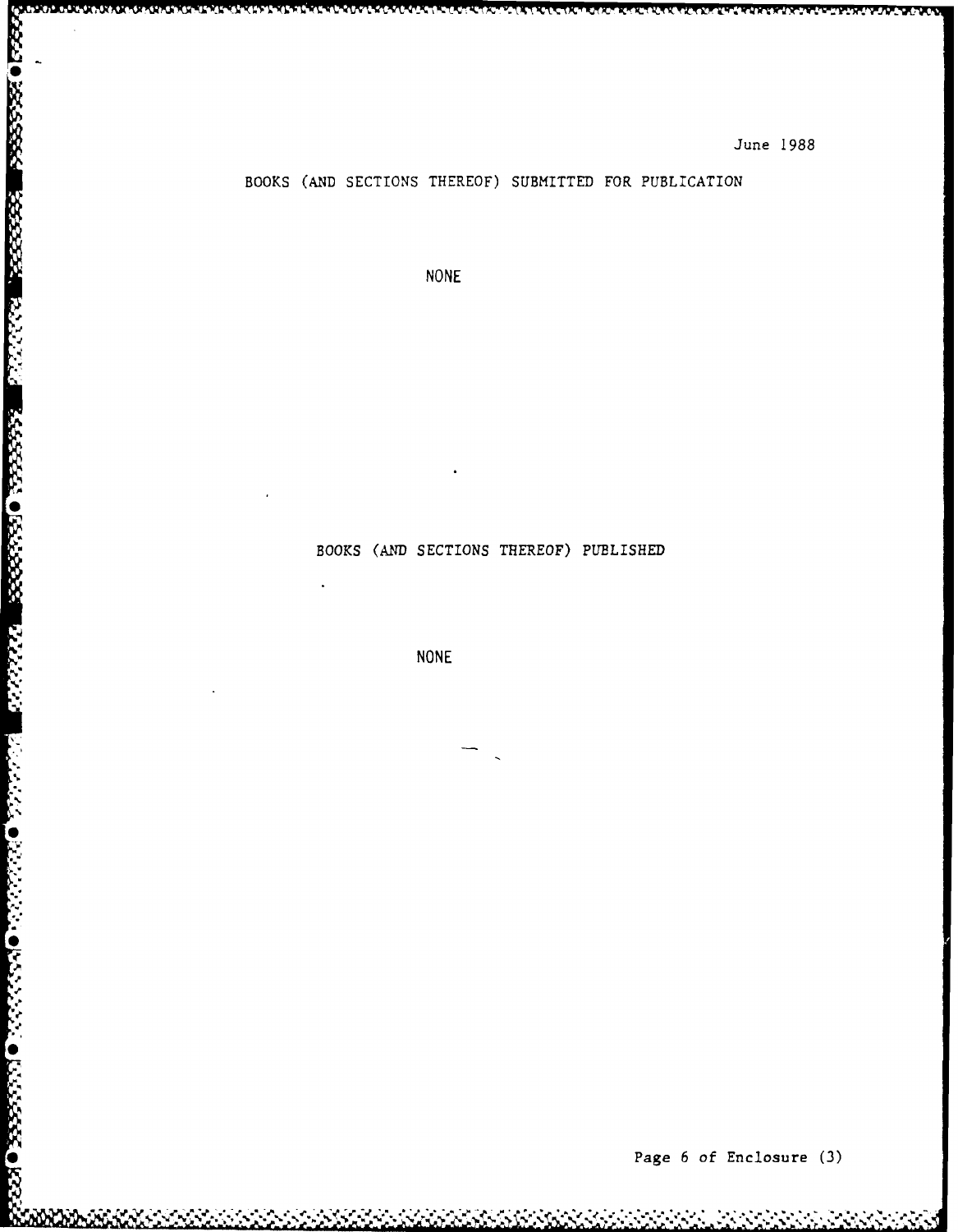R.

PATENTS FILED

ن و المنظر المنظر المنظر المنظر المنظر المنظر المنظر

NONE

PATENTS GRANTED

NONE

ALALALALALAUNUN KARA

**Page** 7 **of** Enclosure **(3)**

June 1988

 $\overline{\mathbf{u}}$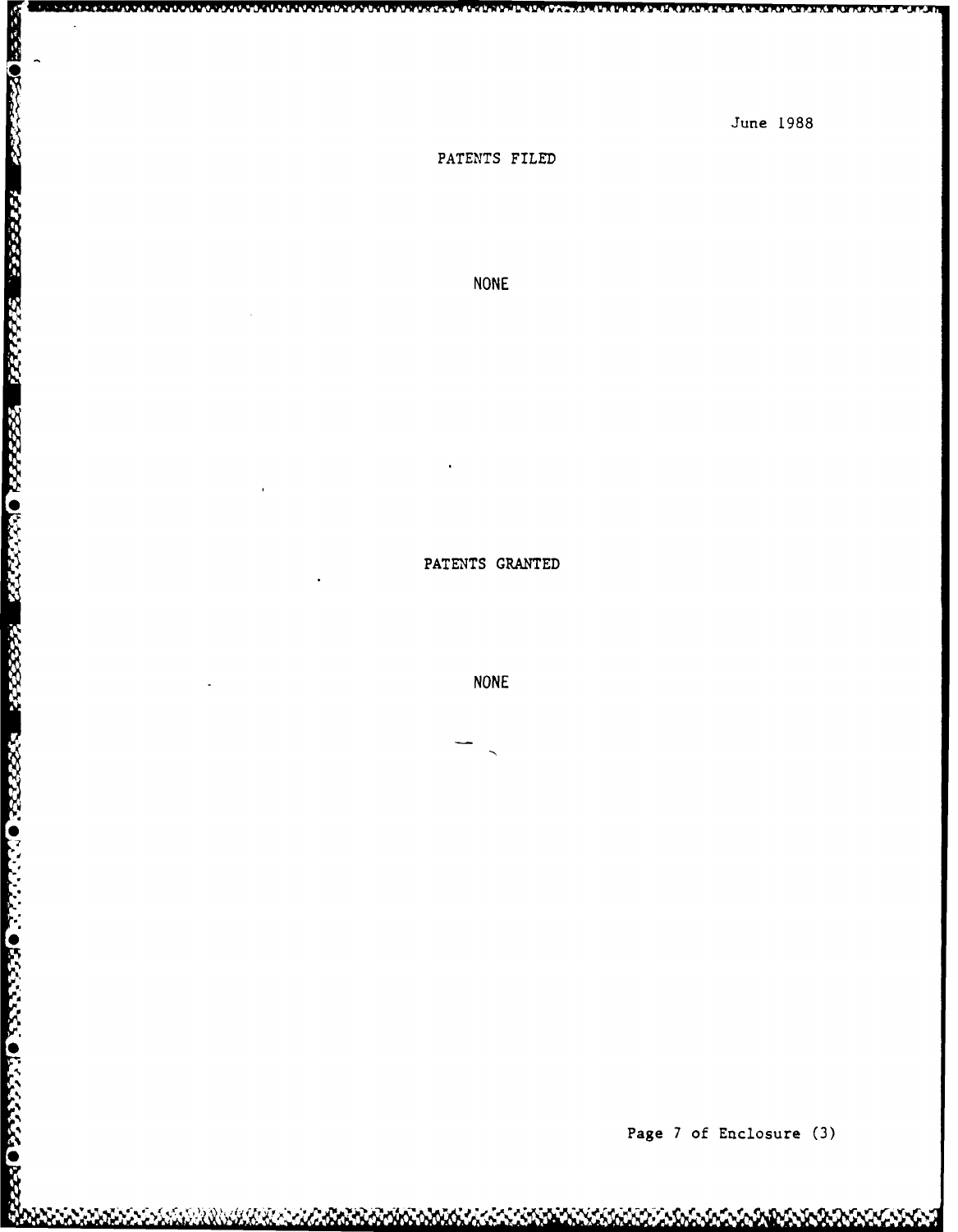#### INVITED PRESENTATIONS AT TOPICAL OR SCIENTIFIC/TECHNICAL SOCIETY CONFERENCES

See attached sheet

<u>ಪದ ರಂದವಾರಿದ ವರ್ಷವಾಗಿ ಭಾರತದ ಬಗ್ಗೆ ನಿರ್ಧಾರ ಮಾತನಾಗಿ ಮಾತನಾಗಿದೆ. ಬಗ್ಗೆ ನಿರ್ಧಾರ ಮಾತನಾಗಿ ನಿರ್ಧಾರ ನಿರ್ಧಾರ ನಿರ್ಧಾರ ನಿರ</u>

**4T** Wrw WV w rwwrw w n **.**

#### HONORS/AWARDS/PRIZES

1988 IEEE Medal of Honor for "The invention of the Scanning Acoustic Microscope" received at the IEEE Annual Medals Presentation and Reception, Sheraton Boston Hotel, Boston, Massachusetts, May 9, 1988.

Page 8 of Enclosure (3)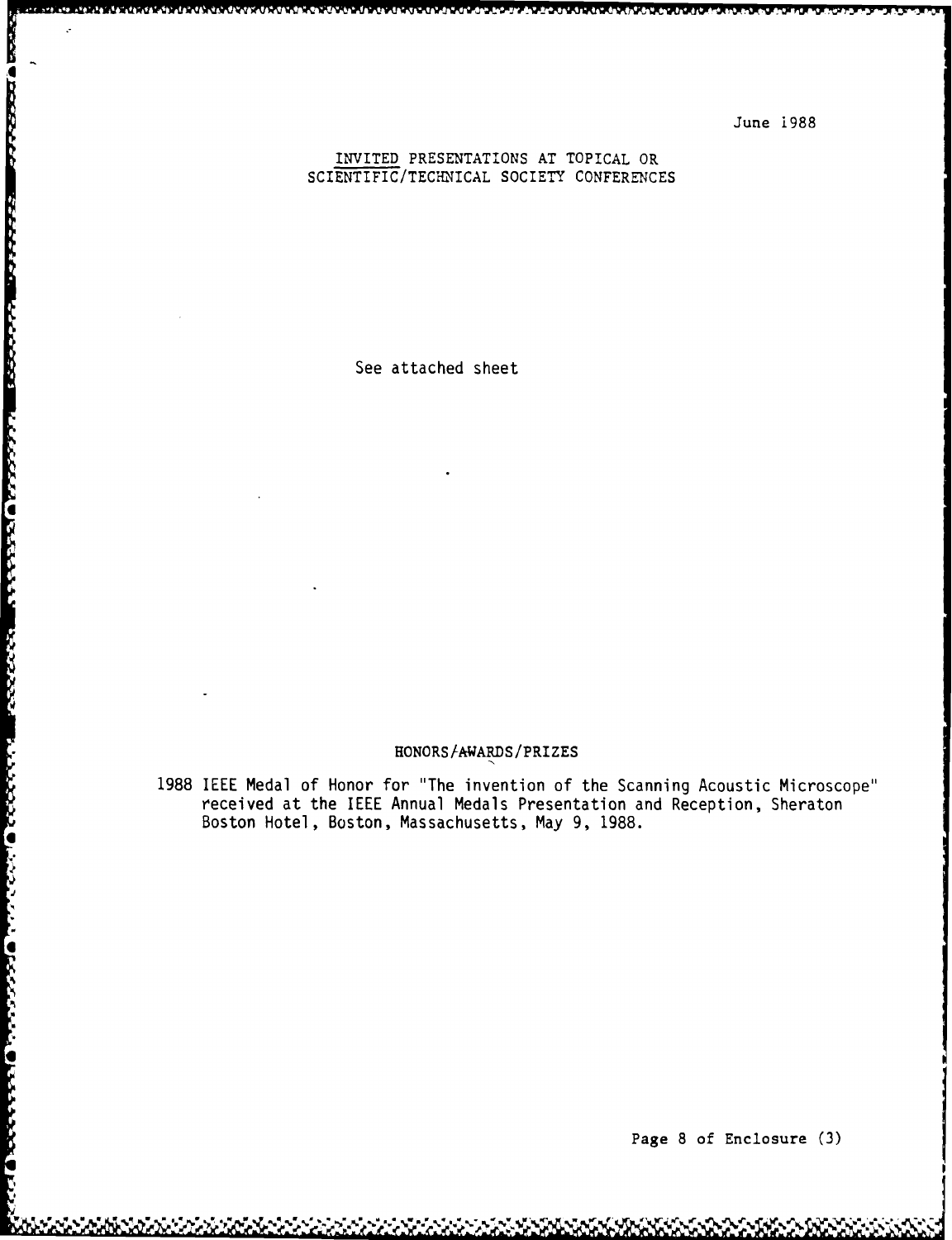#### INVITED PRESENTATIONS

C. F. Quate, "Surface Tunneling Microscopy," Fourth Annual Science & Technology Seminar 'Advances in Catalytic Technologies', Catalytica, San Jose, California, October 26, 1987

**<sup>r</sup>' ) r7vIW 1W. .lV~lN** .. *P* **TV**

- Sang-il Park, "Scanning Tunneling Microscopy: Instrument Design and Application in Air and Vacuum," SPIE-Society for Optical Engineering Meeting 'Scanning Microscopy Technologies and Applications', Los Angeles, California, January 13-15, 1988
- C. F. Quate, "Molecular Imaging with the STM and the AFM," International Symposium on Surface Interactions, Neve Ilan, Jerusalem Hills, Israel, March 13-18, 1988
- C. F. Quate, "Acoustic Microscopy Historical Aspects," International Research Conference on Ultrasonic Micro-Spectroscopy for Material Characterization (UMS), Sendai, Japan, June 6-8, 1988
- C. F. Quate, "Imaging with the STM and the AFM," International Conference on Solid State Devices and Materials (SSDM), Tokyo, Japan, August 24-26, 1988

#### CONTRIBUTED PRESENTATIONS

**CONTRACT CONTRACT CONTRACT OF CONTRACT OF CONTRACT OF CONTRACT OF CONTRACT CONTRACT OF CONTRACT OF CONTRACT OF** 

لتستعلفنا

アンディア しんしん いっこん いっこう いっこう いっこう しょうしょう アルトライン

**Free** 

- J. Nogami, "Behavior of Indium on the Si(111)7x7 Surface at Low Metal Coverage," 15th Annual Conference on the Physics and Chemistry of Semiconductor Interfaces (PCSI-15), Asilomar, February 1-4, 1988
- Sang-il Park, "Indium Induced Reconstructions of Si(111) Studied by Scanning Tunneling Microscopy," 1988 March Meeting of the American Physical Society, New Orleans, March 21-25, 1988
- Sang-il Park, "Metal Induced Reconstructions of the Silicon **(111)** Surface," 3rd International Conference on Scanning Tunneling Microscopy, Oxford, England, July 4-8, 1988.